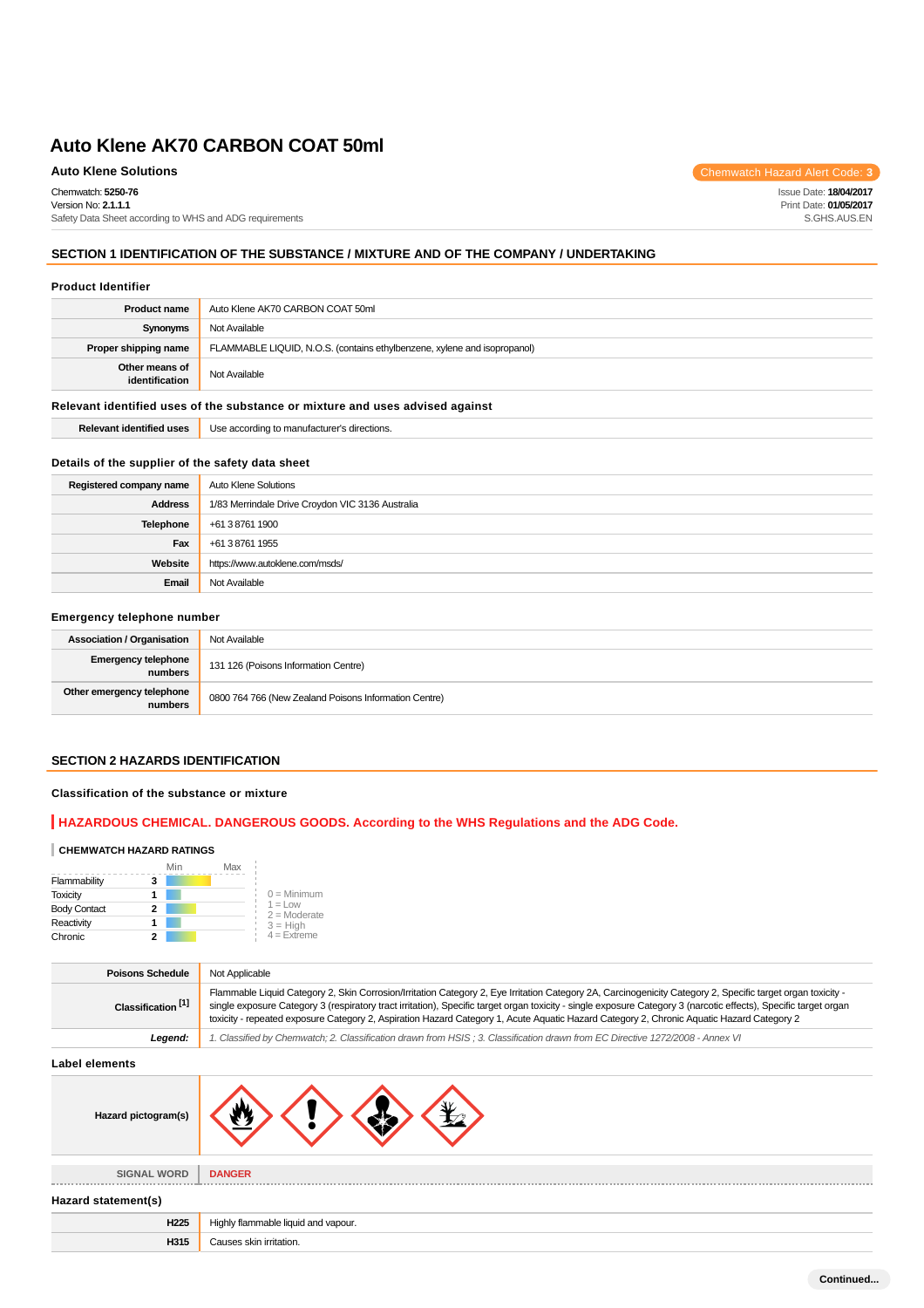| H319                                         | Causes serious eye irritation.                                     |  |
|----------------------------------------------|--------------------------------------------------------------------|--|
| H351                                         | Suspected of causing cancer.                                       |  |
| H335                                         | May cause respiratory irritation.                                  |  |
| H336                                         | May cause drowsiness or dizziness.                                 |  |
| H373                                         | May cause damage to organs through prolonged or repeated exposure. |  |
| H304                                         | May be fatal if swallowed and enters airways.                      |  |
| H411                                         | Toxic to aquatic life with long lasting effects.                   |  |
| <b>AUH019</b>                                | May form explosive peroxides                                       |  |
| <b>Precautionary statement(s) Prevention</b> |                                                                    |  |

| P <sub>201</sub> | Obtain special instructions before use.                                           |
|------------------|-----------------------------------------------------------------------------------|
| P <sub>210</sub> | Keep away from heat/sparks/open flames/hot surfaces. - No smoking.                |
| P <sub>260</sub> | Do not breathe dust/fume/gas/mist/vapours/spray.                                  |
| P <sub>271</sub> | Use only outdoors or in a well-ventilated area.                                   |
| P <sub>281</sub> | Use personal protective equipment as required.                                    |
| P240             | Ground/bond container and receiving equipment.                                    |
| P <sub>241</sub> | Use explosion-proof electrical/ventilating/lighting/intrinsically safe equipment. |

## **Precautionary statement(s) Response**

| P301+P310      | IF SWALLOWED: Immediately call a POISON CENTER or doctor/physician.                                                              |
|----------------|----------------------------------------------------------------------------------------------------------------------------------|
| P308+P313      | IF exposed or concerned: Get medical advice/attention.                                                                           |
| P331           | Do NOT induce vomiting.                                                                                                          |
| P362           | Take off contaminated clothing and wash before reuse.                                                                            |
| P370+P378      | In case of fire: Use alcohol resistant foam or normal protein foam for extinction.                                               |
| P305+P351+P338 | IF IN EYES: Rinse cautiously with water for several minutes. Remove contact lenses, if present and easy to do. Continue rinsing. |
| P312           | Call a POISON CENTER or doctor/physician if you feel unwell.                                                                     |

## **Precautionary statement(s) Storage**

| P403+P235 | Store in a well-ventilated place. Keep cool. |
|-----------|----------------------------------------------|
| P405      | ocked up.                                    |
|           |                                              |

## **Precautionary statement(s) Disposal**

**P501** Dispose of contents/container in accordance with local regulations.

# **SECTION 3 COMPOSITION / INFORMATION ON INGREDIENTS**

## **Substances**

See section below for composition of Mixtures

# **Mixtures**

| <b>CAS No</b> | %[weight] | Name                    |
|---------------|-----------|-------------------------|
| 67-63-0       | <70       | isopropanol             |
| 8052-41-3.    | $<$ 10    | <b>Stoddard Solvent</b> |
| 111-84-2      | - <5      | n-nonane<br>____        |
| 1330-20-7     | <5        | xylene                  |
| 100-41-4      | <5        | ethylbenzene            |
| Not Available | $<$ 10    | proprietary ingredients |

## **SECTION 4 FIRST AID MEASURES**

# **Description of first aid measures**

| <b>Eye Contact</b>  | If this product comes in contact with the eyes:<br>• Wash out immediately with fresh running water.<br>Ensure complete irrigation of the eye by keeping eyelids apart and away from eye and moving the eyelids by occasionally lifting the upper and lower lids.<br>$\blacktriangleright$ Seek medical attention without delay; if pain persists or recurs seek medical attention.<br>► Removal of contact lenses after an eye injury should only be undertaken by skilled personnel. |
|---------------------|---------------------------------------------------------------------------------------------------------------------------------------------------------------------------------------------------------------------------------------------------------------------------------------------------------------------------------------------------------------------------------------------------------------------------------------------------------------------------------------|
| <b>Skin Contact</b> | If skin contact occurs:<br>In mediately remove all contaminated clothing, including footwear.<br>Flush skin and hair with running water (and soap if available).<br>▶ Seek medical attention in event of irritation.                                                                                                                                                                                                                                                                  |
| Inhalation          | If fumes or combustion products are inhaled remove from contaminated area.<br>Lay patient down. Keep warm and rested.<br>► Prostheses such as false teeth, which may block airway, should be removed, where possible, prior to initiating first aid procedures.<br>Apply artificial respiration if not breathing, preferably with a demand valve resuscitator, bag-valve mask device, or pocket mask as trained. Perform CPR if<br>necessary.                                         |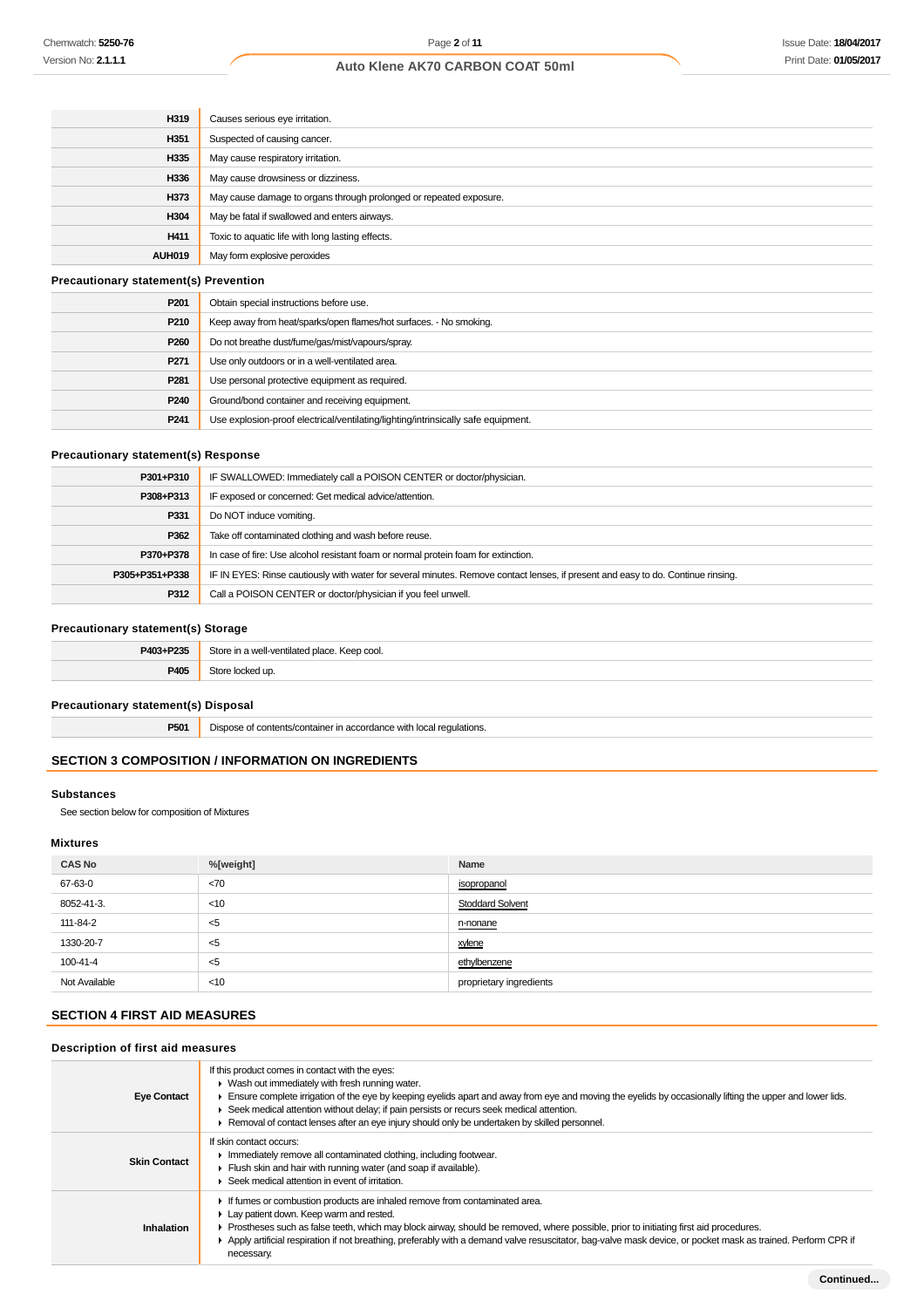## Issue Date: **18/04/2017** Print Date: **01/05/2017**

## **Auto Klene AK70 CARBON COAT 50ml**

|           | Transport to hospital, or doctor, without delay.                                                                                                                                                                                                                                                                                                                                                                                                                                                                                                                                                                                                                                                             |
|-----------|--------------------------------------------------------------------------------------------------------------------------------------------------------------------------------------------------------------------------------------------------------------------------------------------------------------------------------------------------------------------------------------------------------------------------------------------------------------------------------------------------------------------------------------------------------------------------------------------------------------------------------------------------------------------------------------------------------------|
| Ingestion | If swallowed do <b>NOT</b> induce vomiting.<br>If vomiting occurs, lean patient forward or place on left side (head-down position, if possible) to maintain open airway and prevent aspiration.<br>• Observe the patient carefully.<br>► Never give liquid to a person showing signs of being sleepy or with reduced awareness; i.e. becoming unconscious.<br>• Give water to rinse out mouth, then provide liquid slowly and as much as casualty can comfortably drink.<br>Seek medical advice.<br>Avoid giving milk or oils.<br>Avoid giving alcohol.<br>If spontaneous vomiting appears imminent or occurs, hold patient's head down, lower than their hips to help avoid possible aspiration of vomitus. |

### **Indication of any immediate medical attention and special treatment needed**

Any material aspirated during vomiting may produce lung injury. Therefore emesis should not be induced mechanically or pharmacologically. Mechanical means should be used if it is considered necessary to evacuate the stomach contents; these include gastric lavage after endotracheal intubation. If spontaneous vomiting has occurred after ingestion, the patient should be monitored for difficult breathing, as adverse effects of aspiration into the lungs may be delayed up to 48 hours.

For acute or short term repeated exposures to isopropanol:

- ▶ Rapid onset respiratory depression and hypotension indicates serious ingestions that require careful cardiac and respiratory monitoring together with immediate intravenous access. Rapid absorption precludes the usefulness of emesis or lavage 2 hours post-ingestion. Activated charcoal and cathartics are not clinically useful. Ipecac is most useful when given 30 mins.
- post-ingestion.
- ▶ There are no antidotes.
- **Management is supportive. Treat hypotension with fluids followed by vasopressors.**
- Watch closely, within the first few hours for respiratory depression; follow arterial blood gases and tidal volumes.
- Ice water lavage and serial haemoglobin levels are indicated for those patients with evidence of gastrointestinal bleeding.
- For acute or short term repeated exposures to xylene:
- Gastro-intestinal absorption is significant with ingestions. For ingestions exceeding 1-2 ml (xylene)/kg, intubation and lavage with cuffed endotracheal tube is recommended. The use of charcoal and cathartics is equivocal.
- Pulmonary absorption is rapid with about 60-65% retained at rest.
- Primary threat to life from ingestion and/or inhalation, is respiratory failure.
- Patients should be quickly evaluated for signs of respiratory distress (e.g. cyanosis, tachypnoea, intercostal retraction, obtundation) and given oxygen. Patients with inadequate tidal volumes or poor arterial blood gases (pO2 < 50 mm Hg or pCO2 > 50 mm Hg) should be intubated.
- Arrhythmias complicate some hydrocarbon ingestion and/or inhalation and electrocardiographic evidence of myocardial injury has been reported; intravenous lines and cardiac monitors should be established in obviously symptomatic patients. The lungs excrete inhaled solvents, so that hyperventilation improves clearance.
- A chest x-ray should be taken immediately after stabilisation of breathing and circulation to document aspiration and detect the presence of pneumothorax.
- Epinephrine (adrenalin) is not recommended for treatment of bronchospasm because of potential myocardial sensitisation to catecholamines. Inhaled cardioselective bronchodilators (e.g. Alupent, Salbutamol) are the preferred agents, with aminophylline a second choice.

BIOLOGICAL EXPOSURE INDEX - BEI

These represent the determinants observed in specimens collected from a healthy worker exposed at the Exposure Standard (ES or TLV):

| Determinant                    | Index                | Sampling Time       | Comments |
|--------------------------------|----------------------|---------------------|----------|
| Methylhippu-ric acids in urine | 1.5 gm/gm creatinine | End of shift        |          |
|                                | 2 mg/min             | Last 4 hrs of shift |          |

#### **SECTION 5 FIREFIGHTING MEASURES**

#### **Extinguishing media**

- Alcohol stable foam.
- Dry chemical powder.
- **BCF** (where regulations permit).
- Carbon dioxide.
- Water spray or fog Large fires only.

#### **Special hazards arising from the substrate or mixture**

| <b>Fire Incompatibility</b>    | Avoid contamination with oxidising agents i.e. nitrates, oxidising acids, chlorine bleaches, pool chlorine etc. as ignition may result                                                                                                                                                                                                                                                                                                                                                  |
|--------------------------------|-----------------------------------------------------------------------------------------------------------------------------------------------------------------------------------------------------------------------------------------------------------------------------------------------------------------------------------------------------------------------------------------------------------------------------------------------------------------------------------------|
| <b>Advice for firefighters</b> |                                                                                                                                                                                                                                                                                                                                                                                                                                                                                         |
| <b>Fire Fighting</b>           | Alert Fire Brigade and tell them location and nature of hazard.<br>$\blacktriangleright$ May be violently or explosively reactive.<br>• Wear breathing apparatus plus protective gloves in the event of a fire.<br>Prevent, by any means available, spillage from entering drains or water course.<br>Consider evacuation (or protect in place).<br>Fight fire from a safe distance, with adequate cover.<br>If safe, switch off electrical equipment until vapour fire hazard removed. |
| <b>Fire/Explosion Hazard</b>   | Liquid and vapour are highly flammable.<br>Severe fire hazard when exposed to heat, flame and/or oxidisers.<br>• Vapour may travel a considerable distance to source of ignition.<br>Heating may cause expansion or decomposition leading to violent rupture of containers.<br>• On combustion, may emit toxic fumes of carbon monoxide (CO).<br>Combustion products include:<br>carbon dioxide (CO2)<br>hydrogen chloride<br>phosgene<br>hydrogen fluoride                             |
|                                | other pyrolysis products typical of burning organic material.<br><b>WARNING:</b> Long standing in contact with air and light may result in the formation<br>of potentially explosive peroxides.                                                                                                                                                                                                                                                                                         |
| <b>HAZCHEM</b>                 | $-3YE$                                                                                                                                                                                                                                                                                                                                                                                                                                                                                  |
|                                |                                                                                                                                                                                                                                                                                                                                                                                                                                                                                         |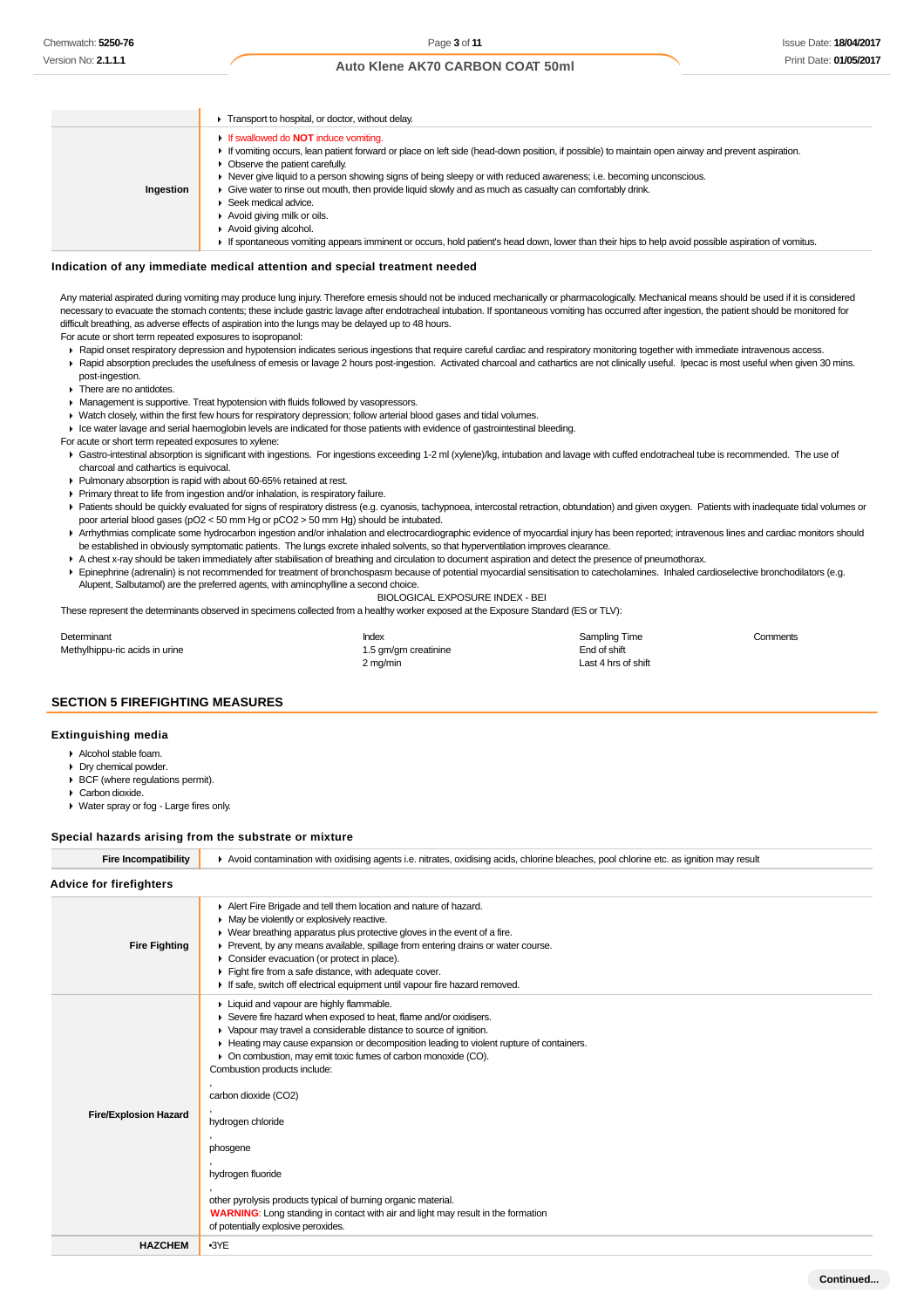## Issue Date: **18/04/2017** Print Date: **01/05/2017**

# **Auto Klene AK70 CARBON COAT 50ml**

## **SECTION 6 ACCIDENTAL RELEASE MEASURES**

**Personal precautions, protective equipment and emergency procedures**

## **Environmental precautions**

See section 12

See section 8

## **Methods and material for containment and cleaning up**

| <b>Minor Spills</b> | Remove all ignition sources.<br>$\triangleright$ Clean up all spills immediately.<br>Avoid breathing vapours and contact with skin and eyes.<br>$\triangleright$ Control personal contact with the substance, by using protective equipment.<br>• Contain and absorb small quantities with vermiculite or other absorbent material.<br>$\blacktriangleright$ Wipe up.<br>• Collect residues in a flammable waste container. |
|---------------------|-----------------------------------------------------------------------------------------------------------------------------------------------------------------------------------------------------------------------------------------------------------------------------------------------------------------------------------------------------------------------------------------------------------------------------|
| <b>Major Spills</b> | • Clear area of personnel and move upwind.<br>Alert Fire Brigade and tell them location and nature of hazard.<br>• May be violently or explosively reactive.<br>• Wear breathing apparatus plus protective gloves.<br>▶ Prevent, by any means available, spillage from entering drains or water course.<br>• Consider evacuation (or protect in place).<br>• No smoking, naked lights or ignition sources.                  |

Personal Protective Equipment advice is contained in Section 8 of the SDS.

## **SECTION 7 HANDLING AND STORAGE**

# **Precautions for safe handling**

| Safe handling     | DO NOT allow clothing wet with material to stay in contact with skin<br>Avoid all personal contact, including inhalation.<br>• Wear protective clothing when risk of exposure occurs.<br>$\blacktriangleright$ Use in a well-ventilated area.<br>▶ Prevent concentration in hollows and sumps.<br>DO NOT enter confined spaces until atmosphere has been checked.<br>Avoid smoking, naked lights, heat or ignition sources.<br>▶ When handling, DO NOT eat, drink or smoke.                              |
|-------------------|----------------------------------------------------------------------------------------------------------------------------------------------------------------------------------------------------------------------------------------------------------------------------------------------------------------------------------------------------------------------------------------------------------------------------------------------------------------------------------------------------------|
| Other information | Store in original containers in approved flame-proof area.<br>• No smoking, naked lights, heat or ignition sources.<br>DO NOT store in pits, depressions, basements or areas where vapours may be trapped.<br>▶ Keep containers securely sealed.<br>Store away from incompatible materials in a cool, dry well ventilated area.<br>• Protect containers against physical damage and check regularly for leaks.<br>Observe manufacturer's storage and handling recommendations contained within this SDS. |

## **Conditions for safe storage, including any incompatibilities**

| DO NOT use aluminium or galvanised containers<br>Packing as supplied by manufacturer.<br>• Plastic containers may only be used if approved for flammable liquid.<br>• Check that containers are clearly labelled and free from leaks.<br>For low viscosity materials (i): Drums and jerry cans must be of the non-removable head type. (ii): Where a can is to be used as an inner package, the can<br>must have a screwed enclosure.<br>For materials with a viscosity of at least 2680 cSt. (23 deg. C)<br>Suitable container<br>For manufactured product having a viscosity of at least 250 cSt. (23 deg. C)<br>▶ Manufactured product that requires stirring before use and having a viscosity of at least 20 cSt (25 deg. C): (i) Removable head packaging; (ii) Cans with<br>friction closures and (iii) low pressure tubes and cartridges may be used.<br>▶ Where combination packages are used, and the inner packages are of glass, there must be sufficient inert cushioning material in contact with inner and outer<br>packages<br>In addition, where inner packagings are glass and contain liquids of packing group I there must be sufficient inert absorbent to absorb any spillage, unless<br>the outer packaging is a close fitting moulded plastic box and the substances are not incompatible with the plastic. |  |
|-------------------------------------------------------------------------------------------------------------------------------------------------------------------------------------------------------------------------------------------------------------------------------------------------------------------------------------------------------------------------------------------------------------------------------------------------------------------------------------------------------------------------------------------------------------------------------------------------------------------------------------------------------------------------------------------------------------------------------------------------------------------------------------------------------------------------------------------------------------------------------------------------------------------------------------------------------------------------------------------------------------------------------------------------------------------------------------------------------------------------------------------------------------------------------------------------------------------------------------------------------------------------------------------------------------------------------------|--|
| $\blacktriangleright$ Avoid reaction with oxidising agents<br>Storage incompatibility                                                                                                                                                                                                                                                                                                                                                                                                                                                                                                                                                                                                                                                                                                                                                                                                                                                                                                                                                                                                                                                                                                                                                                                                                                               |  |

## **SECTION 8 EXPOSURE CONTROLS / PERSONAL PROTECTION**

## **Control parameters**

# **OCCUPATIONAL EXPOSURE LIMITS (OEL)**

# **INGREDIENT DATA**

| Source                       | Ingredient              | <b>Material name</b>        | <b>TWA</b>           | <b>STEL</b>          | Peak          | <b>Notes</b>  |
|------------------------------|-------------------------|-----------------------------|----------------------|----------------------|---------------|---------------|
| Australia Exposure Standards | isopropanol             | Isopropyl alcohol           | 983 mg/m3 / 400 ppm  | 1230 mg/m3 / 500 ppm | Not Available | Not Available |
| Australia Exposure Standards | <b>Stoddard Solvent</b> | White spirits               | 790 mg/m3            | Not Available        | Not Available | Not Available |
| Australia Exposure Standards | n-nonane                | Nonane                      | 1050 mg/m3 / 200 ppm | Not Available        | Not Available | Not Available |
| Australia Exposure Standards | xvlene                  | Xylene (o-, m-, p- isomers) | 350 mg/m3 / 80 ppm   | 655 mg/m3 / 150 ppm  | Not Available | Not Available |
| Australia Exposure Standards | ethvlbenzene            | Ethyl benzene               | 434 mg/m3 / 100 ppm  | 543 mg/m3 / 125 ppm  | Not Available | Not Available |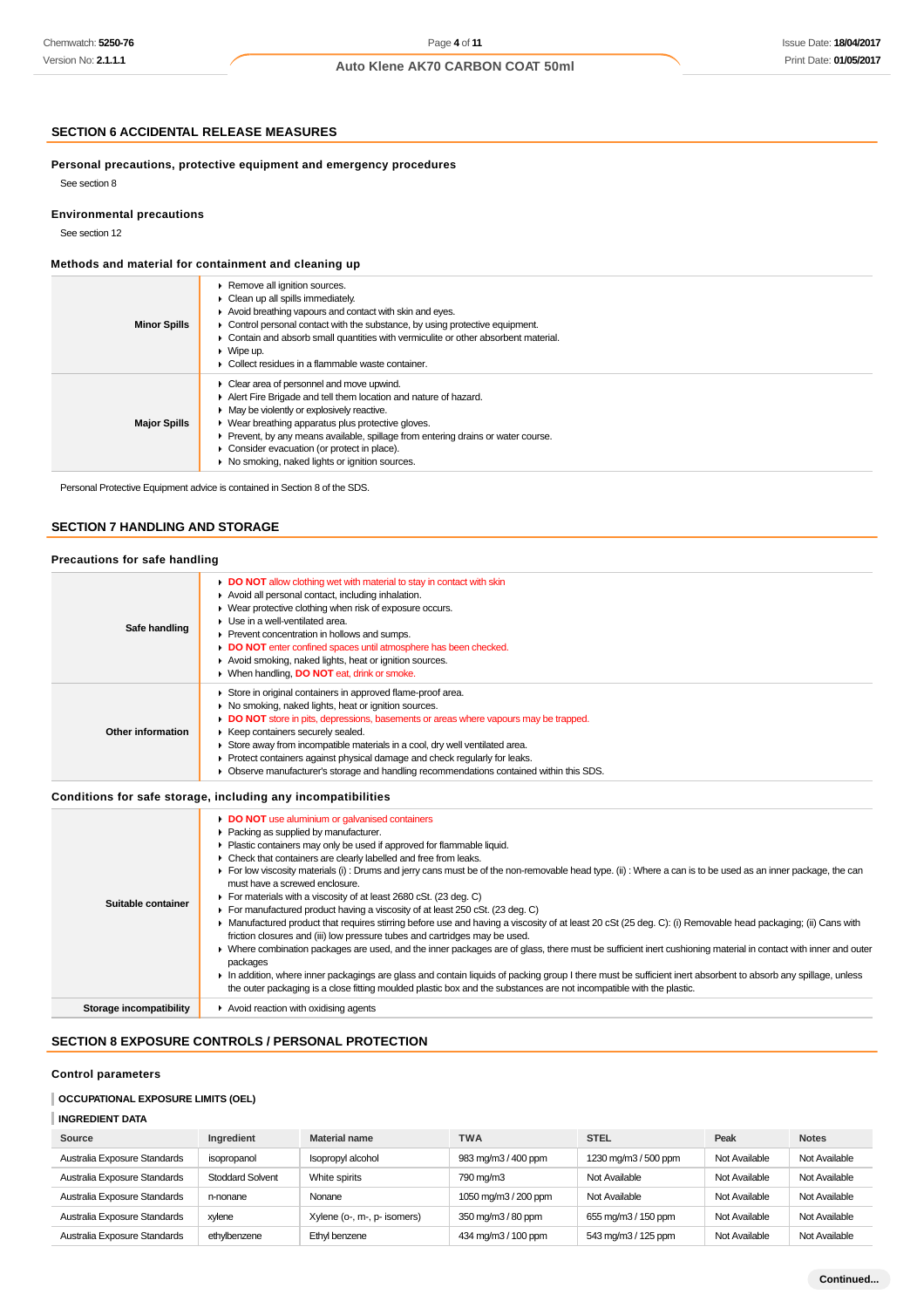## **EMERGENCY LIMITS**

| Ingredient              | <b>Material name</b>                                                      |                     | TEEL-1        | TEEL-2        | TEEL-3        |
|-------------------------|---------------------------------------------------------------------------|---------------------|---------------|---------------|---------------|
| isopropanol             | Isopropyl alcohol                                                         |                     | 400 ppm       | 2000 ppm      | 12000 ppm     |
| <b>Stoddard Solvent</b> | Stoddard solvent; (Mineral spirits, 85% nonane and 15% trimethyl benzene) |                     | 300 mg/m3     | 1,800 mg/m3   | 29500 mg/m3   |
| n-nonane                | Nonane; (Shellsol 140)                                                    |                     | 600 ppm       | 830 ppm       | 5,000 ppm     |
| xylene                  | <b>Xylenes</b>                                                            |                     | Not Available | Not Available | Not Available |
| ethylbenzene            | Ethyl benzene                                                             |                     | Not Available | Not Available | Not Available |
|                         |                                                                           |                     |               |               |               |
| Ingredient              | <b>Original IDLH</b>                                                      | <b>Revised IDLH</b> |               |               |               |
| isopropanol             | 12,000 ppm                                                                | 2,000 [LEL] ppm     |               |               |               |
| <b>Stoddard Solvent</b> | 29,500 mg/m3<br>20,000 mg/m3                                              |                     |               |               |               |
| n-nonane                | Not Available<br>Not Available                                            |                     |               |               |               |
| xylene                  | 1,000 ppm<br>900 ppm                                                      |                     |               |               |               |
| ethylbenzene            | 800 [LEL] ppm<br>2,000 ppm                                                |                     |               |               |               |
| proprietary ingredients | Not Available                                                             | Not Available       |               |               |               |

## **Exposure controls**

| Appropriate engineering<br>controls | Engineering controls are used to remove a hazard or place a barrier between the worker and the hazard. Well-designed engineering controls can be highly<br>effective in protecting workers and will typically be independent of worker interactions to provide this high level of protection.<br>The basic types of engineering controls are:<br>Process controls which involve changing the way a job activity or process is done to reduce the risk.<br>Enclosure and/or isolation of emission source which keeps a selected hazard "physically" away from the worker and ventilation that strategically "adds" and<br>"removes" air in the work environment. Ventilation can remove or dilute an air contaminant if designed properly. The design of a ventilation system must match<br>the particular process and chemical or contaminant in use.<br>Employers may need to use multiple types of controls to prevent employee overexposure. |
|-------------------------------------|-------------------------------------------------------------------------------------------------------------------------------------------------------------------------------------------------------------------------------------------------------------------------------------------------------------------------------------------------------------------------------------------------------------------------------------------------------------------------------------------------------------------------------------------------------------------------------------------------------------------------------------------------------------------------------------------------------------------------------------------------------------------------------------------------------------------------------------------------------------------------------------------------------------------------------------------------|
| <b>Personal protection</b>          |                                                                                                                                                                                                                                                                                                                                                                                                                                                                                                                                                                                                                                                                                                                                                                                                                                                                                                                                                 |
| Eye and face protection             | Safety glasses with side shields.<br>$\triangleright$ Chemical goggles.<br>• Contact lenses may pose a special hazard; soft contact lenses may absorb and concentrate irritants. A written policy document, describing the wearing of<br>lenses or restrictions on use, should be created for each workplace or task. This should include a review of lens absorption and adsorption for the class of<br>chemicals in use and an account of injury experience. Medical and first-aid personnel should be trained in their removal and suitable equipment should be<br>readily available. In the event of chemical exposure, begin eye irrigation immediately and remove contact lens as soon as practicable.                                                                                                                                                                                                                                    |
| <b>Skin protection</b>              | See Hand protection below                                                                                                                                                                                                                                                                                                                                                                                                                                                                                                                                                                                                                                                                                                                                                                                                                                                                                                                       |
| Hands/feet protection               | ▶ Wear chemical protective gloves, e.g. PVC.<br>• Wear safety footwear or safety gumboots, e.g. Rubber<br>The selection of suitable gloves does not only depend on the material, but also on further marks of quality which vary from manufacturer to manufacturer. Where<br>the chemical is a preparation of several substances, the resistance of the glove material can not be calculated in advance and has therefore to be checked prior<br>to the application.<br>The exact break through time for substances has to be obtained from the manufacturer of the protective gloves and has to be observed when making a final<br>choice.<br>Personal hygiene is a key element of effective hand care. Gloves must only be worn on clean hands. After using gloves, hands should be washed and dried<br>thoroughly. Application of a non-perfumed moisturizer is recommended.                                                                 |
| <b>Body protection</b>              | See Other protection below                                                                                                                                                                                                                                                                                                                                                                                                                                                                                                                                                                                                                                                                                                                                                                                                                                                                                                                      |
| Other protection                    | • Overalls.<br>PVC Apron.<br>PVC protective suit may be required if exposure severe.<br>Eyewash unit.<br>$\blacktriangleright$ Ensure there is ready access to a safety shower.                                                                                                                                                                                                                                                                                                                                                                                                                                                                                                                                                                                                                                                                                                                                                                 |
| <b>Thermal hazards</b>              | Not Available                                                                                                                                                                                                                                                                                                                                                                                                                                                                                                                                                                                                                                                                                                                                                                                                                                                                                                                                   |

#### **Recommended material(s)**

**GLOVE SELECTION INDEX**

Glove selection is based on a modified presentation of the:

 **"Forsberg Clothing Performance Index".**

 The effect(s) of the following substance(s) are taken into account in the **computergenerated** selection:

Auto Klene AK70 CARBON COAT 50ml

| <b>Material</b>       | <b>CPI</b> |
|-----------------------|------------|
| <b>BUTYL</b>          | С          |
| <b>BUTYL/NEOPRENE</b> | C          |
| <b>HYPALON</b>        | C          |
| NAT+NEOPR+NITRILE     | C          |
| NATURAL RUBBER        | С          |
| NATURAL+NEOPRENE      | C          |
| <b>NEOPRENE</b>       | C          |

#### **Respiratory protection**

Type A Filter of sufficient capacity. (AS/NZS 1716 & 1715, EN 143:2000 & 149:2001, ANSI Z88 or national equivalent)

Where the concentration of gas/particulates in the breathing zone, approaches or exceeds the "Exposure Standard" (or ES), respiratory protection is required.

Degree of protection varies with both face-piece and Class of filter; the nature of protection varies with Type of filter.

| <b>Required Minimum</b><br><b>Protection Factor</b> | <b>Half-Face</b><br>Respirator | <b>Full-Face</b><br>Respirator | <b>Powered Air</b><br>Respirator |
|-----------------------------------------------------|--------------------------------|--------------------------------|----------------------------------|
| up to $5 \times ES$                                 | A-AUS / Class 1                | ۰                              | A-PAPR-AUS /<br>Class 1          |
| up to $25 \times ES$                                | Air-line*                      | $A-2$                          | A-PAPR-2                         |
| up to $50 \times ES$                                | ۰                              | $A-3$                          | -                                |
| $50+ x ES$                                          | ۰                              | Air-line**                     | -                                |

\* - Continuous-flow; \*\* - Continuous-flow or positive pressure demand

^ - Full-face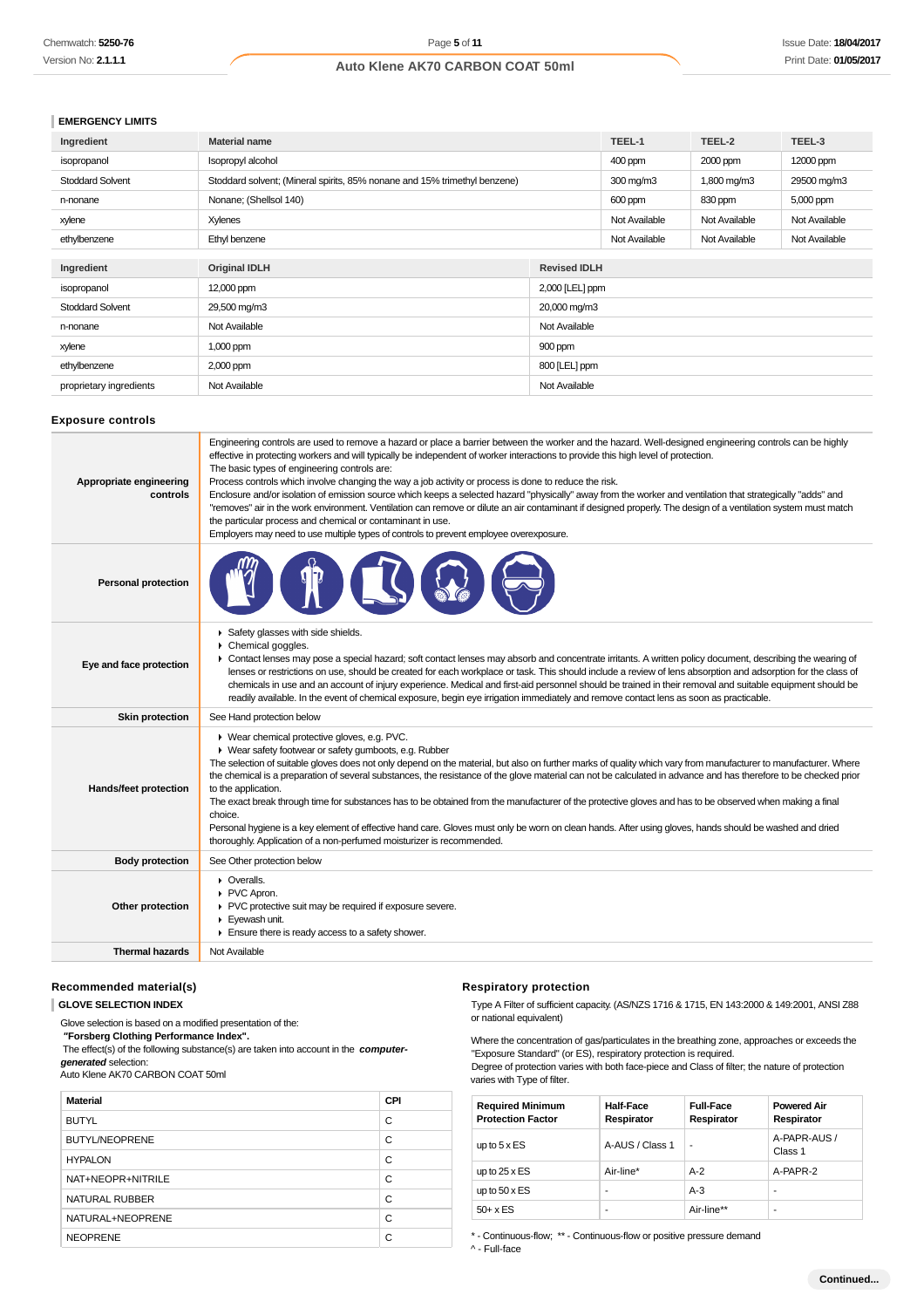| NEOPRENE/NATURAL | С |
|------------------|---|
| <b>NITRILE</b>   | C |
| NITRILE+PVC      | C |
| PE/EVAL/PE       | C |
| <b>PVA</b>       | C |
| <b>PVC</b>       | C |
| PVDC/PE/PVDC     | C |
| <b>TEFLON</b>    | C |
| <b>VITON</b>     | C |

A(All classes) = Organic vapours, B AUS or B1 = Acid gasses, B2 = Acid gas or hydrogen cyanide(HCN), B3 = Acid gas or hydrogen cyanide(HCN), E = Sulfur dioxide(SO2), G = Agricultural chemicals,  $K =$  Ammonia(NH3),  $Hg =$  Mercury, NO = Oxides of nitrogen, MB = Methyl bromide, AX = Low boiling point organic compounds(below 65 degC)

\* CPI - Chemwatch Performance Index

A: Best Selection

B: Satisfactory; may degrade after 4 hours continuous immersion

C: Poor to Dangerous Choice for other than short term immersion

**NOTE**: As a series of factors will influence the actual performance of the glove, a final selection must be based on detailed observation. -

\* Where the glove is to be used on a short term, casual or infrequent basis, factors such as "feel" or convenience (e.g. disposability), may dictate a choice of gloves which might otherwise be unsuitable following long-term or frequent use. A qualified practitioner should be consulted.

#### **SECTION 9 PHYSICAL AND CHEMICAL PROPERTIES**

#### **Information on basic physical and chemical properties**

| Appearance                                      | Clear highly flammable liquid with a solvent odour; does not mix with water. |                                                   |                |
|-------------------------------------------------|------------------------------------------------------------------------------|---------------------------------------------------|----------------|
|                                                 |                                                                              |                                                   |                |
| <b>Physical state</b>                           | liquid                                                                       | Relative density (Water = 1)                      | $0.75 - 0.90$  |
| Odour                                           | Not Available                                                                | <b>Partition coefficient</b><br>n-octanol / water | Not Available  |
| Odour threshold                                 | Not Available                                                                | Auto-ignition temperature<br>$(^{\circ}C)$        | Not Available  |
| pH (as supplied)                                | Not Applicable                                                               | Decomposition<br>temperature                      | Not Available  |
| Melting point / freezing<br>point $(^{\circ}C)$ | Not Available                                                                | <b>Viscosity (cSt)</b>                            | Not Available  |
| Initial boiling point and<br>boiling range (°C) | Not Available                                                                | Molecular weight (g/mol)                          | Not Applicable |
| Flash point (°C)                                | 11.7 (isopropanol)                                                           | <b>Taste</b>                                      | Not Available  |
| <b>Evaporation rate</b>                         | Not Available                                                                | <b>Explosive properties</b>                       | Not Available  |
| Flammability                                    | <b>HIGHLY FLAMMABLE.</b>                                                     | <b>Oxidising properties</b>                       | Not Available  |
| Upper Explosive Limit (%)                       | Not Available                                                                | Surface Tension (dyn/cm or<br>$mN/m$ )            | Not Available  |
| Lower Explosive Limit (%)                       | Not Available                                                                | <b>Volatile Component (%vol)</b>                  | Not Available  |
| Vapour pressure (kPa)                           | Not Available                                                                | Gas group                                         | Not Available  |
| Solubility in water (g/L)                       | Immiscible                                                                   | pH as a solution (1%)                             | Not Applicable |
| Vapour density ( $Air = 1$ )                    | Not Available                                                                | VOC g/L                                           | Not Available  |
|                                                 |                                                                              |                                                   |                |

## **SECTION 10 STABILITY AND REACTIVITY**

| Reactivity                            | See section 7                                                                                                                        |
|---------------------------------------|--------------------------------------------------------------------------------------------------------------------------------------|
| <b>Chemical stability</b>             | • Unstable in the presence of incompatible materials.<br>▶ Product is considered stable.<br>Hazardous polymerisation will not occur. |
| Possibility of hazardous<br>reactions | See section 7                                                                                                                        |
| <b>Conditions to avoid</b>            | See section 7                                                                                                                        |
| Incompatible materials                | See section 7                                                                                                                        |
| Hazardous decomposition<br>products   | See section 5                                                                                                                        |

## **SECTION 11 TOXICOLOGICAL INFORMATION**

#### **Information on toxicological effects**

**Inhaled** The material can cause respiratory irritation in some persons. The body's response to such irritation can cause further lung damage. Inhalation of vapours may cause drowsiness and dizziness. This may be accompanied by sleepiness, reduced alertness, loss of reflexes, lack of co-ordination, and vertigo. Inhalation of vapours or aerosols (mists, fumes), generated by the material during the course of normal handling, may be damaging to the health of the individual. Inhalation hazard is increased at higher temperatures. Concentrated nonane vapours may cause irritation of the nose and throat, headache, drowsiness, dizziness, confusion, nausea, tremors, incoordination and difficulty in breathing. Very high concentrations may cause unconsciousness and death. The odour of nitrous oxides is not easily detected.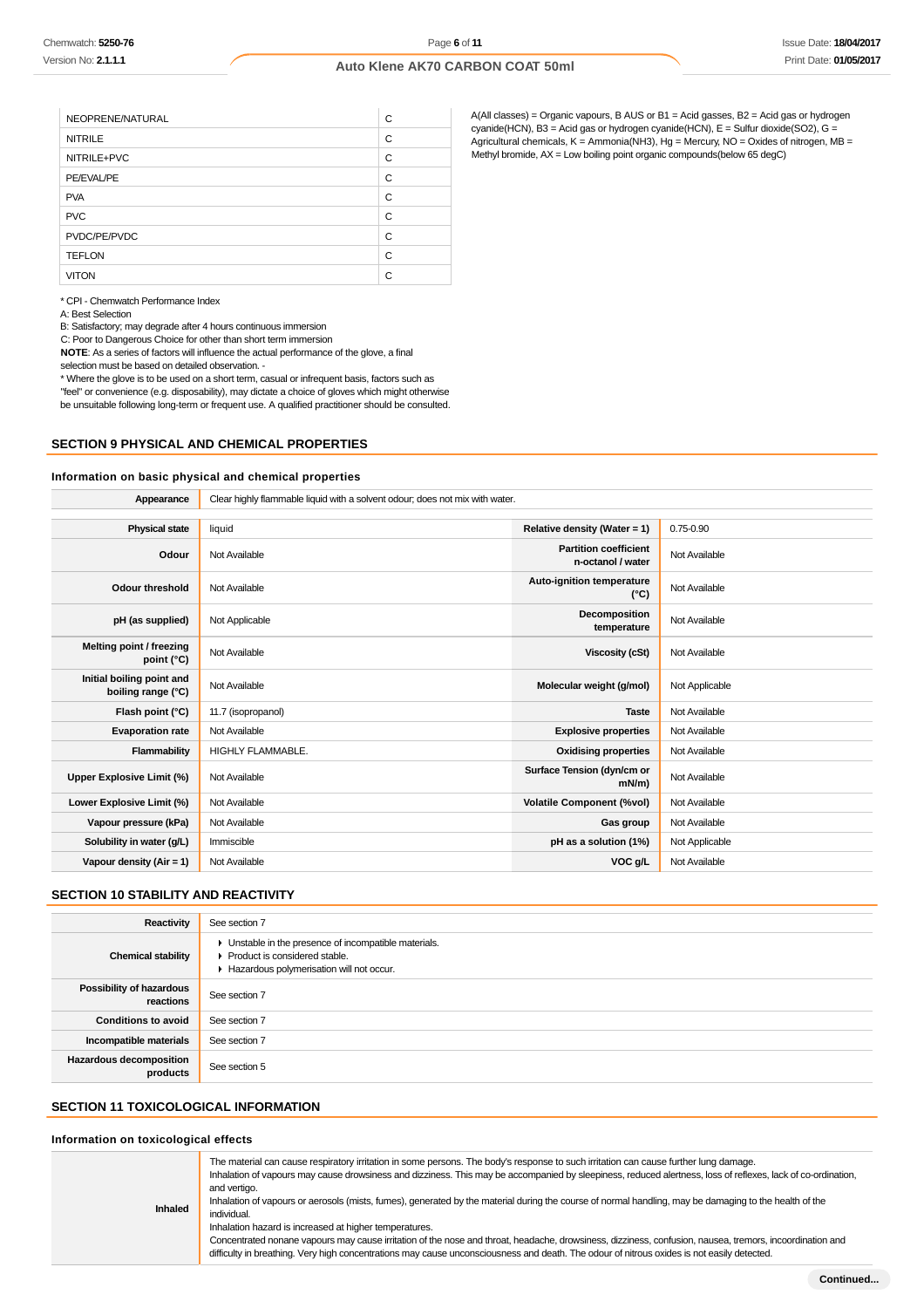|                                            | Inhalation of high concentrations of gas/vapour causes lung irritation with coughing and nausea, central nervous depression with headache and dizziness,<br>slowing of reflexes, fatigue and inco-ordination.<br>Headache, fatigue, tiredness, irritability and digestive disturbances (nausea, loss of appetite and bloating) are the most common symptoms of xylene<br>overexposure. Injury to the heart, liver, kidneys and nervous system has also been noted amongst workers.<br>The odour of isopropanol may give some warning of exposure, but odour fatigue may occur. Inhalation of isopropanol may produce irritation of the nose and<br>throat with sneezing, sore throat and runny nose.<br>Xylene is a central nervous system depressant                                                                                                         |                                                                                                                                                       |  |
|--------------------------------------------|---------------------------------------------------------------------------------------------------------------------------------------------------------------------------------------------------------------------------------------------------------------------------------------------------------------------------------------------------------------------------------------------------------------------------------------------------------------------------------------------------------------------------------------------------------------------------------------------------------------------------------------------------------------------------------------------------------------------------------------------------------------------------------------------------------------------------------------------------------------|-------------------------------------------------------------------------------------------------------------------------------------------------------|--|
| Ingestion                                  | Swallowing of the liquid may cause aspiration into the lungs with the risk of chemical pneumonitis; serious consequences may result. (ICSC13733)<br>Accidental ingestion of the material may be damaging to the health of the individual.<br>Ingestion may result in nausea, abdominal irritation, pain and vomiting                                                                                                                                                                                                                                                                                                                                                                                                                                                                                                                                          |                                                                                                                                                       |  |
| <b>Skin Contact</b>                        | The material may cause mild but significant inflammation of the skin either following direct contact or after a delay of some time. Repeated exposure can cause<br>contact dermatitis which is characterised by redness, swelling and blistering.<br>Repeated exposure may cause skin cracking, flaking or drying following normal handling and use.<br>Most liquid alcohols appear to act as primary skin irritants in humans. Significant percutaneous absorption occurs in rabbits but not apparently in man.<br>Open cuts, abraded or irritated skin should not be exposed to this material<br>Entry into the blood-stream, through, for example, cuts, abrasions or lesions, may produce systemic injury with harmful effects. Examine the skin prior to the use<br>of the material and ensure that any external damage is suitably protected.<br>511ipa |                                                                                                                                                       |  |
| Eye                                        | This material can cause eye irritation and damage in some persons.<br>Isopropanol vapour may cause mild eye irritation at 400 parts per million. Splashes may cause severe eye irritation, possible burns to the cornea and eye<br>damage. Eye contact may cause tearing and blurring of vision.                                                                                                                                                                                                                                                                                                                                                                                                                                                                                                                                                              |                                                                                                                                                       |  |
|                                            | There has been concern that this material can cause cancer or mutations, but there is not enough data to make an assessment.<br>Substance accumulation, in the human body, is likely and may cause some concern following repeated or long-term occupational exposure.<br>Long-term exposure to respiratory irritants may result in airways disease, involving difficulty breathing and related whole-body problems.<br>There is some evidence from animal testing that exposure to this material may result in toxic effects to the unborn baby.<br>Implantation studies in rats show that paraffin oils may cause tumours. As a general rule, the highly refined paraffins are believed to contain less suspect<br>polyaromatic hydrocarbons than less refined grades or waxes derived from napthenic base-stocks.                                          |                                                                                                                                                       |  |
| Chronic                                    | Women exposed to xylene in the first 3 months of pregnancy showed a slightly increased risk of miscarriage and birth defects. Evaluation of workers chronically<br>exposed to xylene has demonstrated lack of genetic toxicity.<br>Long term or repeated ingestion exposure of isopropanol may produce incoordination, lethargy and reduced weight gain.<br>Repeated inhalation exposure to isopropanol may produce narcosis, incoordination and liver degeneration. Animal data show developmental effects only at<br>exposure levels that produce toxic effects in the adult animals. Isopropanol does not cause genetic damage in bacterial or mammalian cell cultures or in<br>animals.                                                                                                                                                                   |                                                                                                                                                       |  |
|                                            | There are inconclusive reports of human sensitisation from skin contact with isopropanol. Chronic alcoholics are more tolerant of systemic isopropanol than<br>are persons who do not consume alcohol; alcoholics have survived as much as 500 ml. of 70% isopropanol.<br>Exposure to the material for prolonged periods may cause physical defects in the developing embryo (teratogenesis).                                                                                                                                                                                                                                                                                                                                                                                                                                                                 |                                                                                                                                                       |  |
|                                            |                                                                                                                                                                                                                                                                                                                                                                                                                                                                                                                                                                                                                                                                                                                                                                                                                                                               |                                                                                                                                                       |  |
| <b>Auto Klene AK70 CARBON</b><br>COAT 50ml | <b>TOXICITY</b><br>Not Available                                                                                                                                                                                                                                                                                                                                                                                                                                                                                                                                                                                                                                                                                                                                                                                                                              | <b>IRRITATION</b><br>Not Available                                                                                                                    |  |
|                                            | <b>TOXICITY</b>                                                                                                                                                                                                                                                                                                                                                                                                                                                                                                                                                                                                                                                                                                                                                                                                                                               | <b>IRRITATION</b>                                                                                                                                     |  |
|                                            | Dermal (rabbit) LD50: 12800 mg/kg <sup>[2]</sup>                                                                                                                                                                                                                                                                                                                                                                                                                                                                                                                                                                                                                                                                                                                                                                                                              | Eye (rabbit): 10 mg - moderate                                                                                                                        |  |
| isopropanol                                | Inhalation (rat) LC50: 32000 ppm/8hr <sup>[2]</sup>                                                                                                                                                                                                                                                                                                                                                                                                                                                                                                                                                                                                                                                                                                                                                                                                           | Eye (rabbit): 100 mg - SEVERE                                                                                                                         |  |
|                                            |                                                                                                                                                                                                                                                                                                                                                                                                                                                                                                                                                                                                                                                                                                                                                                                                                                                               | Eye (rabbit): 100mg/24hr-moderate                                                                                                                     |  |
|                                            | Oral (rat) LD50: 5000 mg/kg <sup>[2]</sup>                                                                                                                                                                                                                                                                                                                                                                                                                                                                                                                                                                                                                                                                                                                                                                                                                    | Skin (rabbit): 500 mg - mild                                                                                                                          |  |
|                                            | <b>TOXICITY</b>                                                                                                                                                                                                                                                                                                                                                                                                                                                                                                                                                                                                                                                                                                                                                                                                                                               | <b>IRRITATION</b>                                                                                                                                     |  |
|                                            | Dermal (rabbit) LD50: >2000 mg/kg <sup>[1]</sup>                                                                                                                                                                                                                                                                                                                                                                                                                                                                                                                                                                                                                                                                                                                                                                                                              | Eye (hmn) 470 ppm/15m irrit.                                                                                                                          |  |
| <b>Stoddard Solvent</b>                    | Inhalation (rat) LC50: >2800 ppm/8hr <sup>[2]</sup>                                                                                                                                                                                                                                                                                                                                                                                                                                                                                                                                                                                                                                                                                                                                                                                                           | Eye (rabbit) 500 mg/24h moderate                                                                                                                      |  |
|                                            | Oral (rat) LD50: >5000 mg/kg <sup>[1]</sup>                                                                                                                                                                                                                                                                                                                                                                                                                                                                                                                                                                                                                                                                                                                                                                                                                   |                                                                                                                                                       |  |
|                                            | <b>TOXICITY</b>                                                                                                                                                                                                                                                                                                                                                                                                                                                                                                                                                                                                                                                                                                                                                                                                                                               | <b>IRRITATION</b>                                                                                                                                     |  |
| n-nonane                                   | Inhalation (rat) LC50: 3200 ppm/4hr <sup>[2]</sup>                                                                                                                                                                                                                                                                                                                                                                                                                                                                                                                                                                                                                                                                                                                                                                                                            | Not Available                                                                                                                                         |  |
|                                            | <b>TOXICITY</b>                                                                                                                                                                                                                                                                                                                                                                                                                                                                                                                                                                                                                                                                                                                                                                                                                                               | <b>IRRITATION</b>                                                                                                                                     |  |
|                                            | Dermal (rabbit) LD50: >1700 mg/kg <sup>[2]</sup>                                                                                                                                                                                                                                                                                                                                                                                                                                                                                                                                                                                                                                                                                                                                                                                                              | Eye (human): 200 ppm irritant                                                                                                                         |  |
| xylene                                     | Inhalation (rat) LC50: 5000 ppm/4hr <sup>[2]</sup>                                                                                                                                                                                                                                                                                                                                                                                                                                                                                                                                                                                                                                                                                                                                                                                                            | Eye (rabbit): 5 mg/24h SEVERE                                                                                                                         |  |
|                                            | Oral (rat) LD50: 4300 mg/kgt <sup>[2]</sup>                                                                                                                                                                                                                                                                                                                                                                                                                                                                                                                                                                                                                                                                                                                                                                                                                   | Eye (rabbit): 87 mg mild                                                                                                                              |  |
|                                            |                                                                                                                                                                                                                                                                                                                                                                                                                                                                                                                                                                                                                                                                                                                                                                                                                                                               | Skin (rabbit):500 mg/24h moderate                                                                                                                     |  |
|                                            | <b>TOXICITY</b>                                                                                                                                                                                                                                                                                                                                                                                                                                                                                                                                                                                                                                                                                                                                                                                                                                               | <b>IRRITATION</b>                                                                                                                                     |  |
|                                            | Dermal (rabbit) LD50: >5000 mg/kg <sup>[2]</sup>                                                                                                                                                                                                                                                                                                                                                                                                                                                                                                                                                                                                                                                                                                                                                                                                              | Eye (rabbit): 500 mg - SEVERE                                                                                                                         |  |
| ethylbenzene                               | Inhalation (rabbit) LC50: 4000 ppm/4hr <sup>[2]</sup>                                                                                                                                                                                                                                                                                                                                                                                                                                                                                                                                                                                                                                                                                                                                                                                                         | Skin (rabbit): 15 mg/24h mild                                                                                                                         |  |
|                                            | Oral (rat) LD50: 3500 mg/kgd <sup>[2]</sup>                                                                                                                                                                                                                                                                                                                                                                                                                                                                                                                                                                                                                                                                                                                                                                                                                   |                                                                                                                                                       |  |
|                                            |                                                                                                                                                                                                                                                                                                                                                                                                                                                                                                                                                                                                                                                                                                                                                                                                                                                               |                                                                                                                                                       |  |
| Legend:                                    | extracted from RTECS - Register of Toxic Effect of chemical Substances                                                                                                                                                                                                                                                                                                                                                                                                                                                                                                                                                                                                                                                                                                                                                                                        | 1. Value obtained from Europe ECHA Registered Substances - Acute toxicity 2.* Value obtained from manufacturer's SDS. Unless otherwise specified data |  |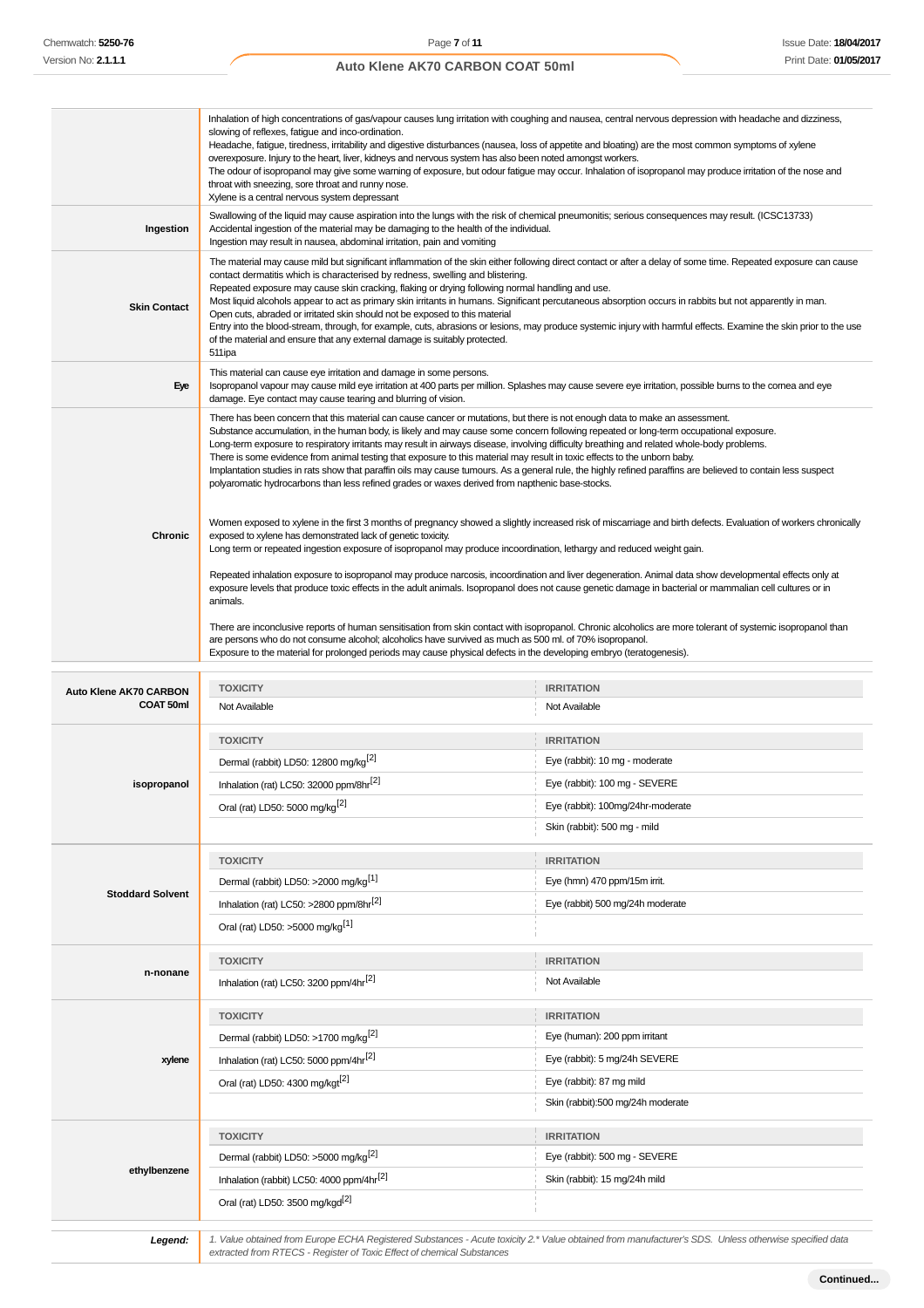| <b>ISOPROPANOL</b>                                           | Isopropanol is irritating to the eyes, nose and throat but generally not to the skin. Prolonged high dose exposure may also produce depression of the central<br>nervous system and drowsiness. Few have reported skin irritation. It can be absorbed from the skin or when inhaled. Intentional swallowing is common<br>particularly among alcoholics or suicide victims and also leads to fainting, breathing difficulty, nausea, vomiting and headache. In the absence of<br>unconsciousness, recovery usually occurred. Repeated doses may damage the kidneys.                                                                                                                                                                                                                                                                                                                                                                                                                                                                                                                                                                                                                                                                                                                                                                                                                                                                                                                                                                                                                                                                                                                                                                                                                                                                                                                                                                                                                                                                                                                                                                                                                                                                                                                                                                                                                                                                                                                                                                                                                                                       |                                 |   |
|--------------------------------------------------------------|--------------------------------------------------------------------------------------------------------------------------------------------------------------------------------------------------------------------------------------------------------------------------------------------------------------------------------------------------------------------------------------------------------------------------------------------------------------------------------------------------------------------------------------------------------------------------------------------------------------------------------------------------------------------------------------------------------------------------------------------------------------------------------------------------------------------------------------------------------------------------------------------------------------------------------------------------------------------------------------------------------------------------------------------------------------------------------------------------------------------------------------------------------------------------------------------------------------------------------------------------------------------------------------------------------------------------------------------------------------------------------------------------------------------------------------------------------------------------------------------------------------------------------------------------------------------------------------------------------------------------------------------------------------------------------------------------------------------------------------------------------------------------------------------------------------------------------------------------------------------------------------------------------------------------------------------------------------------------------------------------------------------------------------------------------------------------------------------------------------------------------------------------------------------------------------------------------------------------------------------------------------------------------------------------------------------------------------------------------------------------------------------------------------------------------------------------------------------------------------------------------------------------------------------------------------------------------------------------------------------------|---------------------------------|---|
| <b>STODDARD SOLVENT</b>                                      | For petroleum: This product contains benzene, which can cause acute myeloid leukaemia, and n-hexane, which can be metabolized to compounds which are<br>toxic to the nervous system. This product contains toluene, and animal studies suggest high concentrations of toluene lead to hearing loss. This product<br>contains ethyl benzene and naphthalene, from which animal testing shows evidence of tumour formation.<br>Cancer-causing potential: Animal testing shows inhaling petroleum causes tumours of the liver and kidney; these are however not considered to be relevant in<br>humans.<br>Mutation-causing potential: Most studies involving gasoline have returned negative results regarding the potential to cause mutations, including all recent<br>studies in living human subjects (such as in petrol service station attendants).<br>Reproductive toxicity: Animal studies show that high concentrations of toluene (>0.1%) can cause developmental effects such as lower birth weight and<br>developmental toxicity to the nervous system of the foetus. Other studies show no adverse effects on the foetus.                                                                                                                                                                                                                                                                                                                                                                                                                                                                                                                                                                                                                                                                                                                                                                                                                                                                                                                                                                                                                                                                                                                                                                                                                                                                                                                                                                                                                                                                                     |                                 |   |
| <b>N-NONANE</b>                                              | Asthma-like symptoms may continue for months or even years after exposure to the material ends. This may be due to a non-allergic condition known as reactive<br>airways dysfunction syndrome (RADS) which can occur after exposure to high levels of highly irritating compound. Main criteria for diagnosing RADS include<br>the absence of previous airways disease in a non-atopic individual, with sudden onset of persistent asthma-like symptoms within minutes to hours of a<br>documented exposure to the irritant. Other criteria for diagnosis of RADS include a reversible airflow pattern on lung function tests, moderate to severe<br>bronchial hyperreactivity on methacholine challenge testing, and the lack of minimal lymphocytic inflammation, without eosinophilia. RADS (or asthma)<br>following an irritating inhalation is an infrequent disorder with rates related to the concentration of and duration of exposure to the irritating substance. On the<br>other hand, industrial bronchitis is a disorder that occurs as a result of exposure due to high concentrations of irritating substance (often particles) and is<br>completely reversible after exposure ceases. The disorder is characterized by difficulty breathing, cough and mucus production.<br>Animal studies indicate that normal, branched and cyclic paraffins are absorbed from the gastrointestinal tract and that the absorption of n-paraffins is inversely<br>proportional to the carbon chain length, with little absorption above C30. With respect to the carbon chain lengths likely to be present in mineral oil, n-paraffins<br>may be absorbed to a greater extent than iso- or cyclo-paraffins.<br>The major classes of hydrocarbons are well absorbed into the gastrointestinal tract in various species. In many cases, the hydrophobic hydrocarbons are<br>ingested in association with fats in the diet. Some hydrocarbons may appear unchanged as in the lipoprotein particles in the gut lymph, but most hydrocarbons<br>partly separate from fats and undergo metabolism in the gut cell. The gut cell may play a major role in determining the proportion of hydrocarbon that becomes<br>available to be deposited unchanged in peripheral tissues such as in the body fat stores or the liver.<br>Animal testing showed exposure to high concentrations (over 3500 parts per million) of C9 to C13 alkanes in air caused inco-ordination, seizures and spasms.<br>Cerebellar damage was found on autopsy in some animals. It appears that exposure may possibly damage the central nervous system. |                                 |   |
| <b>XYLENE</b>                                                | Reproductive effector in rats                                                                                                                                                                                                                                                                                                                                                                                                                                                                                                                                                                                                                                                                                                                                                                                                                                                                                                                                                                                                                                                                                                                                                                                                                                                                                                                                                                                                                                                                                                                                                                                                                                                                                                                                                                                                                                                                                                                                                                                                                                                                                                                                                                                                                                                                                                                                                                                                                                                                                                                                                                                            |                                 |   |
| <b>ETHYLBENZENE</b>                                          | Ethylbenzene is readily absorbed when inhaled, swallowed or in contact with the skin. It is distributed throughout the body, and passed out through urine. It may<br>irritate the skin, eyes and may cause hearing loss if exposed to high doses. Long Term exposure may cause damage to the kidney, liver and lungs, including a<br>tendency to cancer formation, according to animal testing. There is no research on its effect on sex organs and unborn babies.<br>NOTE: Substance has been shown to be mutagenic in at least one assay, or belongs to a family of chemicals producing damage or change to cellular DNA.<br><b>WARNING:</b> This substance has been classified by the IARC as Group 2B: Possibly Carcinogenic to Humans.<br>Liver changes, utheral tract, effects on fertility, foetotoxicity, specific developmental abnormalities (musculoskeletal system) recorded.                                                                                                                                                                                                                                                                                                                                                                                                                                                                                                                                                                                                                                                                                                                                                                                                                                                                                                                                                                                                                                                                                                                                                                                                                                                                                                                                                                                                                                                                                                                                                                                                                                                                                                                               |                                 |   |
| <b>ISOPROPANOL &amp; XYLENE</b><br><b>&amp; ETHYLBENZENE</b> | The material may cause skin irritation after prolonged or repeated exposure and may produce on contact skin redness, swelling, the production of vesicles,<br>scaling and thickening of the skin.                                                                                                                                                                                                                                                                                                                                                                                                                                                                                                                                                                                                                                                                                                                                                                                                                                                                                                                                                                                                                                                                                                                                                                                                                                                                                                                                                                                                                                                                                                                                                                                                                                                                                                                                                                                                                                                                                                                                                                                                                                                                                                                                                                                                                                                                                                                                                                                                                        |                                 |   |
| <b>ISOPROPANOL &amp; XYLENE</b>                              | The substance is classified by IARC as Group 3:<br>NOT classifiable as to its carcinogenicity to humans.<br>Evidence of carcinogenicity may be inadequate or limited in animal testing.                                                                                                                                                                                                                                                                                                                                                                                                                                                                                                                                                                                                                                                                                                                                                                                                                                                                                                                                                                                                                                                                                                                                                                                                                                                                                                                                                                                                                                                                                                                                                                                                                                                                                                                                                                                                                                                                                                                                                                                                                                                                                                                                                                                                                                                                                                                                                                                                                                  |                                 |   |
| XYLENE &<br><b>ETHYLBENZENE</b>                              | The material may produce severe irritation to the eye causing pronounced inflammation. Repeated or prolonged exposure to irritants may produce<br>conjunctivitis.                                                                                                                                                                                                                                                                                                                                                                                                                                                                                                                                                                                                                                                                                                                                                                                                                                                                                                                                                                                                                                                                                                                                                                                                                                                                                                                                                                                                                                                                                                                                                                                                                                                                                                                                                                                                                                                                                                                                                                                                                                                                                                                                                                                                                                                                                                                                                                                                                                                        |                                 |   |
| <b>Acute Toxicity</b>                                        | ல                                                                                                                                                                                                                                                                                                                                                                                                                                                                                                                                                                                                                                                                                                                                                                                                                                                                                                                                                                                                                                                                                                                                                                                                                                                                                                                                                                                                                                                                                                                                                                                                                                                                                                                                                                                                                                                                                                                                                                                                                                                                                                                                                                                                                                                                                                                                                                                                                                                                                                                                                                                                                        | Carcinogenicity                 | ✔ |
| <b>Skin Irritation/Corrosion</b>                             | ✔                                                                                                                                                                                                                                                                                                                                                                                                                                                                                                                                                                                                                                                                                                                                                                                                                                                                                                                                                                                                                                                                                                                                                                                                                                                                                                                                                                                                                                                                                                                                                                                                                                                                                                                                                                                                                                                                                                                                                                                                                                                                                                                                                                                                                                                                                                                                                                                                                                                                                                                                                                                                                        | <b>Reproductivity</b>           | ல |
| <b>Serious Eye</b><br>Damage/Irritation                      | ✔                                                                                                                                                                                                                                                                                                                                                                                                                                                                                                                                                                                                                                                                                                                                                                                                                                                                                                                                                                                                                                                                                                                                                                                                                                                                                                                                                                                                                                                                                                                                                                                                                                                                                                                                                                                                                                                                                                                                                                                                                                                                                                                                                                                                                                                                                                                                                                                                                                                                                                                                                                                                                        | <b>STOT - Single Exposure</b>   | ✔ |
| <b>Respiratory or Skin</b><br>sensitisation                  | ◎                                                                                                                                                                                                                                                                                                                                                                                                                                                                                                                                                                                                                                                                                                                                                                                                                                                                                                                                                                                                                                                                                                                                                                                                                                                                                                                                                                                                                                                                                                                                                                                                                                                                                                                                                                                                                                                                                                                                                                                                                                                                                                                                                                                                                                                                                                                                                                                                                                                                                                                                                                                                                        | <b>STOT - Repeated Exposure</b> | ✔ |
| Mutagenicity                                                 | ◎<br>✔<br><b>Aspiration Hazard</b>                                                                                                                                                                                                                                                                                                                                                                                                                                                                                                                                                                                                                                                                                                                                                                                                                                                                                                                                                                                                                                                                                                                                                                                                                                                                                                                                                                                                                                                                                                                                                                                                                                                                                                                                                                                                                                                                                                                                                                                                                                                                                                                                                                                                                                                                                                                                                                                                                                                                                                                                                                                       |                                 |   |

Legend:  $\blacktriangleright$  - Data available but does not fill the criteria for classification<br>  $\blacktriangleright$  - Data available to make classification

 $\bigcirc$  – Data Not Available to make classification

# **SECTION 12 ECOLOGICAL INFORMATION**

| <b>Toxicity</b>                            |                   |                           |                               |                     |                           |
|--------------------------------------------|-------------------|---------------------------|-------------------------------|---------------------|---------------------------|
|                                            | <b>ENDPOINT</b>   | <b>TEST DURATION (HR)</b> | <b>SPECIES</b>                | VALUE               | <b>SOURCE</b>             |
| <b>Auto Klene AK70 CARBON</b><br>COAT 50ml | Not<br>Applicable | Not Applicable            | Not Applicable                | Not<br>Applicable   | Not<br>Applicable         |
|                                            | <b>ENDPOINT</b>   | <b>TEST DURATION (HR)</b> | <b>SPECIES</b>                | VALUE               | <b>SOURCE</b>             |
|                                            | <b>LC50</b>       | 96                        | Fish                          | 183.844mg/L         | 3                         |
|                                            | <b>EC50</b>       | 48                        | Crustacea                     | 12500mg/L           | 5                         |
| isopropanol                                | <b>EC50</b>       | 96                        | Algae or other aquatic plants | 993.232mg/L         | 3                         |
|                                            | <b>EC50</b>       | 384                       | Crustacea                     | 42.389mg/L          | 3                         |
|                                            | <b>NOEC</b>       | 5760                      | Fish                          | $0.02$ mg/L         | 4                         |
| <b>Stoddard Solvent</b>                    | <b>ENDPOINT</b>   | <b>TEST DURATION (HR)</b> | <b>SPECIES</b>                | VALUE               | <b>SOURCE</b><br>$\sim 1$ |
|                                            | <b>LC50</b>       | 96                        | Fish                          | $2.2 \text{mg/L}$ 4 |                           |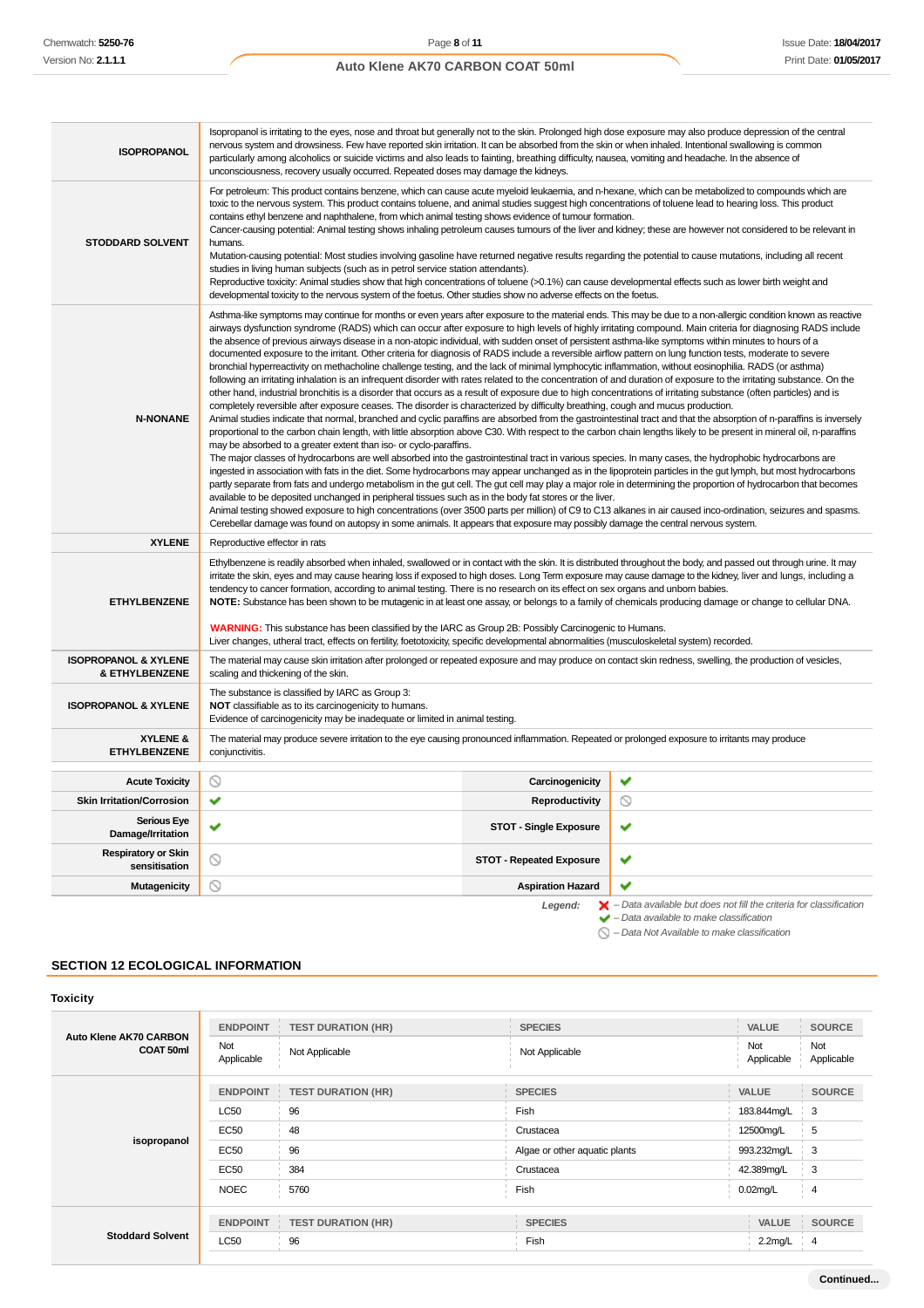|              | <b>NOEC</b>     | 3072                                        | Fish                          | $=1$ mg/L    | $\overline{1}$ |
|--------------|-----------------|---------------------------------------------|-------------------------------|--------------|----------------|
|              | <b>ENDPOINT</b> | <b>TEST DURATION (HR)</b>                   | <b>SPECIES</b>                | VALUE        | <b>SOURCE</b>  |
|              | <b>LC50</b>     | 96                                          | Fish                          | 0.211 mg/L   | 3              |
|              | <b>EC50</b>     | 48                                          | Crustacea                     | $0.2$ mg/L   | $\overline{c}$ |
| n-nonane     | <b>EC50</b>     | 96                                          | Algae or other aquatic plants | 0.230mg/L    | 3              |
|              | <b>EC50</b>     | 384                                         | Crustacea                     | 0.054mg/L    | 3              |
|              | <b>NOEC</b>     | 504                                         | Crustacea                     | $0.17$ mg/L  | $\overline{2}$ |
|              | <b>ENDPOINT</b> | <b>TEST DURATION (HR)</b>                   | <b>SPECIES</b>                | VALUE        | <b>SOURCE</b>  |
|              | <b>LC50</b>     | 96                                          | Fish                          | $2.6$ mg/L   | $\overline{2}$ |
|              | <b>EC50</b>     | 48                                          | Crustacea                     | $>3.4$ mg/L  | $\overline{2}$ |
| xylene       | <b>EC50</b>     | 72                                          | Algae or other aquatic plants | 4.6mg/L      | $\overline{2}$ |
|              | <b>EC50</b>     | 24                                          | Crustacea                     | 0.711mg/L    | 4              |
|              | <b>NOEC</b>     | 73                                          | Algae or other aquatic plants | $0.44$ mg/L  | $\overline{2}$ |
|              | <b>ENDPOINT</b> | <b>TEST DURATION (HR)</b><br>$\sim 10^{-1}$ | <b>SPECIES</b>                | VALUE        | SOURCE         |
|              | <b>LC50</b>     | 96                                          | Fish                          | 0.0043mg/L   | 4              |
|              | <b>EC50</b>     | 48                                          | Crustacea                     | 1.184mg/L    | 4              |
| ethylbenzene | <b>EC50</b>     | 96                                          | Algae or other aquatic plants | 3.6mg/L      | $\overline{2}$ |
|              | <b>EC50</b>     | 96                                          | Crustacea                     | $=0.49$ mg/L | $\overline{1}$ |
|              | <b>NOEC</b>     | 168                                         | Crustacea                     | $0.96$ mg/L  | 5              |
|              |                 |                                             |                               |              |                |

**Legend:** Extracted from 1. IUCLID Toxicity Data 2. Europe ECHA Registered Substances - Ecotoxicological Information - Aquatic Toxicity 3. EPIWIN Suite V3.12 (QSAR) - Aquatic Toxicity Data (Estimated) 4. US EPA, Ecotox database - Aquatic Toxicity Data 5. ECETOC Aquatic Hazard Assessment Data 6. NITE (Japan) - Bioconcentration Data 7. METI (Japan) - Bioconcentration Data 8. Vendor Data

Toxic to aquatic organisms, may cause long-term adverse effects in the aquatic environment.

Do NOT allow product to come in contact with surface waters or to intertidal areas below the mean high water mark. Do not contaminate water when cleaning equipment or disposing of equipment wash-waters.

Wastes resulting from use of the product must be disposed of on site or at approved waste sites. **DO NOT** discharge into sewer or waterways.

## **Persistence and degradability**

| Ingredient   | Persistence: Water/Soil       | Persistence: Air              |
|--------------|-------------------------------|-------------------------------|
| isopropanol  | LOW (Half-life $= 14$ days)   | LOW (Half-life $=$ 3 days)    |
| n-nonane     | LOW                           | LOW                           |
| xylene       | $HIGH$ (Half-life = 360 days) | LOW (Half-life $= 1.83$ days) |
| ethvlbenzene | $HIGH$ (Half-life = 228 days) | LOW (Half-life $= 3.57$ days) |

## **Bioaccumulative potential**

| Ingredient              | <b>Bioaccumulation</b>   |
|-------------------------|--------------------------|
| isopropanol             | LOW (LogKOW = $0.05$ )   |
| <b>Stoddard Solvent</b> | LOW (BCF = $159$ )       |
| n-nonane                | $HIGH (LogKOW = 4.7613)$ |
| xylene                  | $MEDIUM (BCF = 740)$     |
| ethylbenzene            | $LOW (BCF = 79.43)$      |

#### **Mobility in soil**

| Ingredient   | <b>Mobility</b>      |
|--------------|----------------------|
| isopropanol  | $HIGH (KOC = 1.06)$  |
| n-nonane     | LOW (KOC = $934.6$ ) |
| ethylbenzene | LOW (KOC = $517.8$ ) |

### **SECTION 13 DISPOSAL CONSIDERATIONS**

#### **Waste treatment methods**

| <b>Product / Packaging</b><br>disposal | • Containers may still present a chemical hazard/danger when empty.<br>▶ Return to supplier for reuse/ recycling if possible.<br>Otherwise:<br>If container can not be cleaned sufficiently well to ensure that residuals do not remain or if the container cannot be used to store the same product, then<br>puncture containers, to prevent re-use, and bury at an authorised landfill.<br>► Where possible retain label warnings and SDS and observe all notices pertaining to the product.<br>Legislation addressing waste disposal requirements may differ by country, state and/or territory. Each user must refer to laws operating in their area. In some<br>areas, certain wastes must be tracked. |
|----------------------------------------|-------------------------------------------------------------------------------------------------------------------------------------------------------------------------------------------------------------------------------------------------------------------------------------------------------------------------------------------------------------------------------------------------------------------------------------------------------------------------------------------------------------------------------------------------------------------------------------------------------------------------------------------------------------------------------------------------------------|
|                                        |                                                                                                                                                                                                                                                                                                                                                                                                                                                                                                                                                                                                                                                                                                             |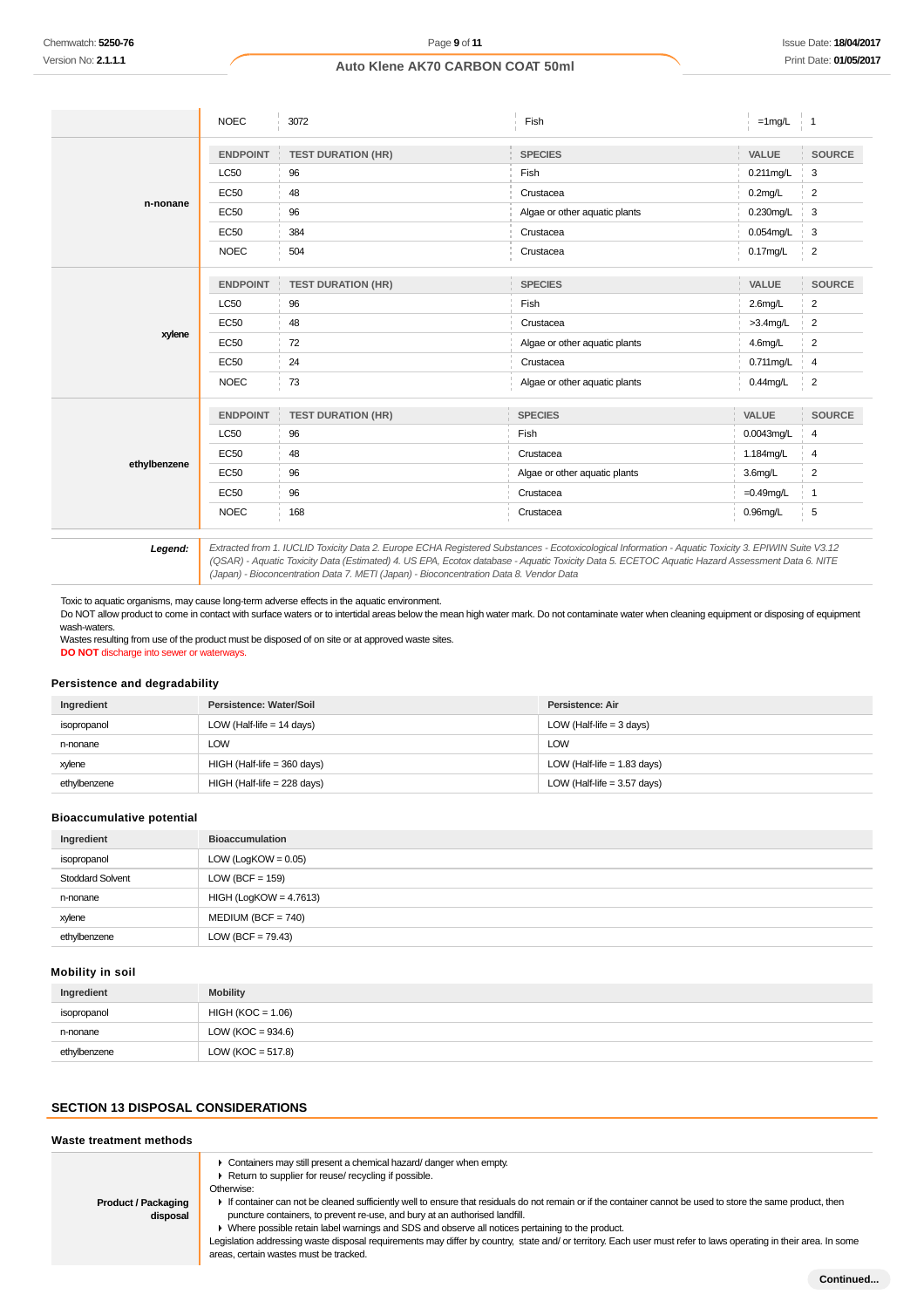| A Hierarchy of Controls seems to be common - the user should investigate:                                                                                                                                       |
|-----------------------------------------------------------------------------------------------------------------------------------------------------------------------------------------------------------------|
| $\blacktriangleright$ Reduction                                                                                                                                                                                 |
| $\blacktriangleright$ Reuse                                                                                                                                                                                     |
| $\triangleright$ Recycling                                                                                                                                                                                      |
| • Disposal (if all else fails)                                                                                                                                                                                  |
| This material may be recycled if unused, or if it has not been contaminated so as to make it unsuitable for its intended use. If it has been contaminated, it may be                                            |
| possible to reclaim the product by filtration, distillation or some other means. Shelf life considerations should also be applied in making decisions of this type.                                             |
| Note that properties of a material may change in use, and recycling or reuse may not always be appropriate.                                                                                                     |
| DO NOT allow wash water from cleaning or process equipment to enter drains.                                                                                                                                     |
| It may be necessary to collect all wash water for treatment before disposal.                                                                                                                                    |
| In all cases disposal to sewer may be subject to local laws and regulations and these should be considered first.                                                                                               |
| • Where in doubt contact the responsible authority.                                                                                                                                                             |
| Recycle wherever possible.                                                                                                                                                                                      |
| • Consult manufacturer for recycling options or consult local or regional waste management authority for disposal if no suitable treatment or disposal facility<br>can be identified.                           |
| ▶ Dispose of by: burial in a land-fill specifically licensed to accept chemical and / or pharmaceutical wastes or Incineration in a licensed apparatus (after<br>admixture with suitable combustible material). |
| Decontaminate empty containers. Observe all label safeguards until containers are cleaned and destroyed.                                                                                                        |

# **SECTION 14 TRANSPORT INFORMATION**

| <b>Labels Required</b>       |                                                                          |  |  |
|------------------------------|--------------------------------------------------------------------------|--|--|
|                              |                                                                          |  |  |
| <b>Marine Pollutant</b>      |                                                                          |  |  |
| <b>HAZCHEM</b>               | $-3YE$                                                                   |  |  |
| Land transport (ADG)         |                                                                          |  |  |
| <b>UN number</b>             | 1993                                                                     |  |  |
| UN proper shipping name      | FLAMMABLE LIQUID, N.O.S. (contains ethylbenzene, xylene and isopropanol) |  |  |
| Transport hazard class(es)   | Class<br>3<br>Not Applicable<br>Subrisk                                  |  |  |
| Packing group                | $\rm H$                                                                  |  |  |
| <b>Environmental hazard</b>  | Not Applicable                                                           |  |  |
| Special precautions for user | Special provisions   274<br>Limited quantity<br>1 <sub>L</sub>           |  |  |

## **Air transport (ICAO-IATA / DGR)**

| <b>UN number</b>             | 1993                                                                                                                                                                                                                                                                                        |                                                                     |  |  |
|------------------------------|---------------------------------------------------------------------------------------------------------------------------------------------------------------------------------------------------------------------------------------------------------------------------------------------|---------------------------------------------------------------------|--|--|
| UN proper shipping name      | FLAMMABLE LIQUID, N.O.S. (contains ethylbenzene, xylene and isopropanol)                                                                                                                                                                                                                    |                                                                     |  |  |
| Transport hazard class(es)   | <b>ICAO/IATA Class</b><br>3<br>ICAO / IATA Subrisk<br>Not Applicable<br>3H<br><b>ERG Code</b>                                                                                                                                                                                               |                                                                     |  |  |
| Packing group                | $\mathbf{I}$                                                                                                                                                                                                                                                                                |                                                                     |  |  |
| <b>Environmental hazard</b>  | Not Applicable                                                                                                                                                                                                                                                                              |                                                                     |  |  |
| Special precautions for user | Special provisions<br>Cargo Only Packing Instructions<br>Cargo Only Maximum Qty / Pack<br>Passenger and Cargo Packing Instructions<br>Passenger and Cargo Maximum Qty / Pack<br>Passenger and Cargo Limited Quantity Packing Instructions<br>Passenger and Cargo Limited Maximum Qty / Pack | A <sub>3</sub><br>364<br>60L<br>353<br>5L<br>Y341<br>1 <sub>L</sub> |  |  |

# **Sea transport (IMDG-Code / GGVSee)**

| UN number                  | 1993                                                                       |  |  |
|----------------------------|----------------------------------------------------------------------------|--|--|
| UN proper shipping name    | Flammable liquid, n.o.s. * (contains ethylbenzene, xylene and isopropanol) |  |  |
| Transport hazard class(es) | IMDG Class<br>$\frac{1}{2}$ 3<br>IMDG Subrisk Not Applicable               |  |  |